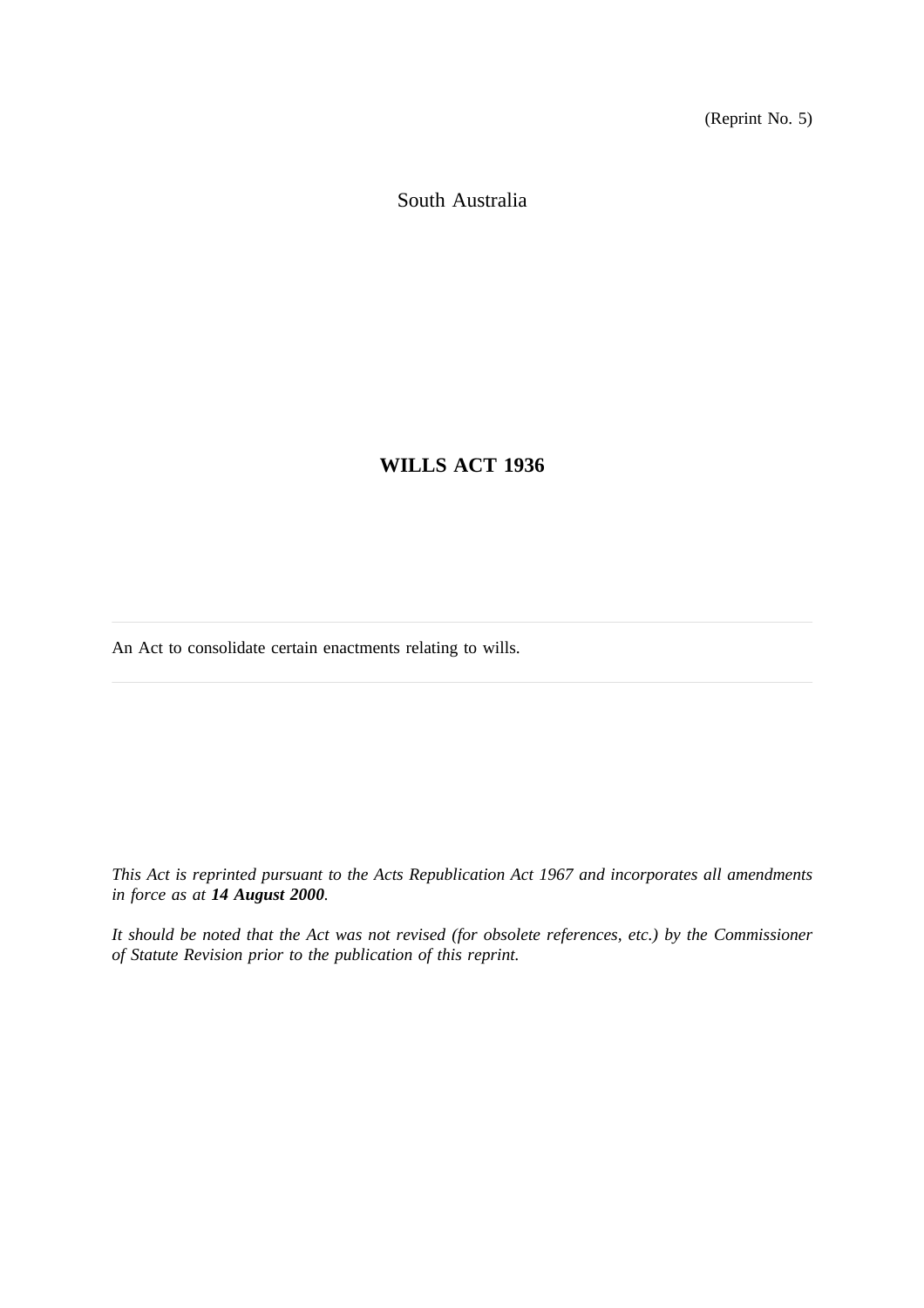# **WILLS ACT 1936**

being

#### Wills Act 1936 No. 2302 of 1936 [Assented to 5 November  $1936$ ]<sup>1</sup>

as amended by

Wills Act Amendment Act 1940 No. 11 of 1940 [Assented to 26 September 1940]

Wills Act Amendment Act 1966 No. 27 of 1966 [Assented to 17 March 1966]

Wills Act Amendment Act 1969 No. 13 of 1969 [Assented to 27 February 1969]

Wills Act Amendment Act 1972 No. 10 of 1972 [Assented to 23 March 1972]<sup>2</sup>

Wills Act Amendment Act 1975 No. 55 of 1975 [Assented to 17 April 1975]

Wills Act Amendment Act (No. 2) 1975 No. 86 of 1975 [Assented to 20 November 1975]<sup>3</sup>

Wills Act Amendment Act 1980 No. 34 of 1980 [Assented to 17 April 1980]<sup>4</sup>

Statute Law Revision Act (No. 2) 1990 No. 54 of 1990 [Assented to 22 November 1990]<sup>5</sup>

Wills (Miscellaneous) Amendment Act 1994 No. 9 of 1994 [Assented to 21 April 1994]<sup>6</sup>

Wills (Wills for Persons Lacking Testamentary Capacity) Amendment Act 1996 No. 36 of 1996 [Assented to 2 May 1996]<sup>7</sup>

Wills (Effect of Termination of Marriage) Amendment Act 1996 No. 39 of 1996 [Assented to 6 June 1996]<sup>8</sup>

Statutes Amendment (Attorney-General's Portfolio) Act 1998 No. 59 of 1998 [Assented to 3 September 1998]<sup>9</sup>

**Statutes Amendment and Repeal (Attorney-General's Portfolio) Act 2000 No. 57 of 2000 [Assented to 20 July 2000]10**

- <sup>1</sup> Came into operation 1 June 1937: *Gaz.* 25 March 1937, p.644.
- <sup>2</sup> Came into operation 31 May 1973: *Gaz*. 31 May 1973, p. 2318.<br><sup>3</sup> Came into operation 20 January 1976: *Caz*. 29 January 1976.
- <sup>3</sup> Came into operation 29 January 1976: *Gaz*. 29 January 1976, p. 357.
- Came into operation 1 January 1980: s. 2.
- <sup>5</sup> Came into operation (except Scheds. 2, 3 and 4) 22 November 1990: s. 2(1); Sched. 2 came into operation 1 August 1990: s. 2(2); Sched. 4 came into operation 24 December 1990: *Gaz*. 6 December 1990, p. 1685; Sched. 3 came into operation 18 February 1991: *Gaz*. 10 January 1991, p. 30.
- <sup>6</sup> Came into operation 1 July 1994: *Gaz*. 2 June 1994, p. 1522.
- <sup>7</sup> Came into operation 10 June 1996: *Gaz*. 23 May 1996, p. 2534.
- <sup>8</sup> Came into operation 5 August 1996: *Gaz*. 27 June 1996, p. 3104.
- <sup>9</sup> Part 13 (s. 22) came into operation 13 December 1998: *Gaz*. 3 December 1998, p. 1676.
- **<sup>10</sup> Part 15 (ss. 30 & 31) came into operation 14 August 2000:** *Gaz***. 10 August 2000, p. 444.**

#### *NOTE:*

- *Asterisks indicate repeal or deletion of text.*
- *Entries appearing in bold type indicate the amendments incorporated since the last reprint.*
- *For the legislative history of the Act see Appendix.*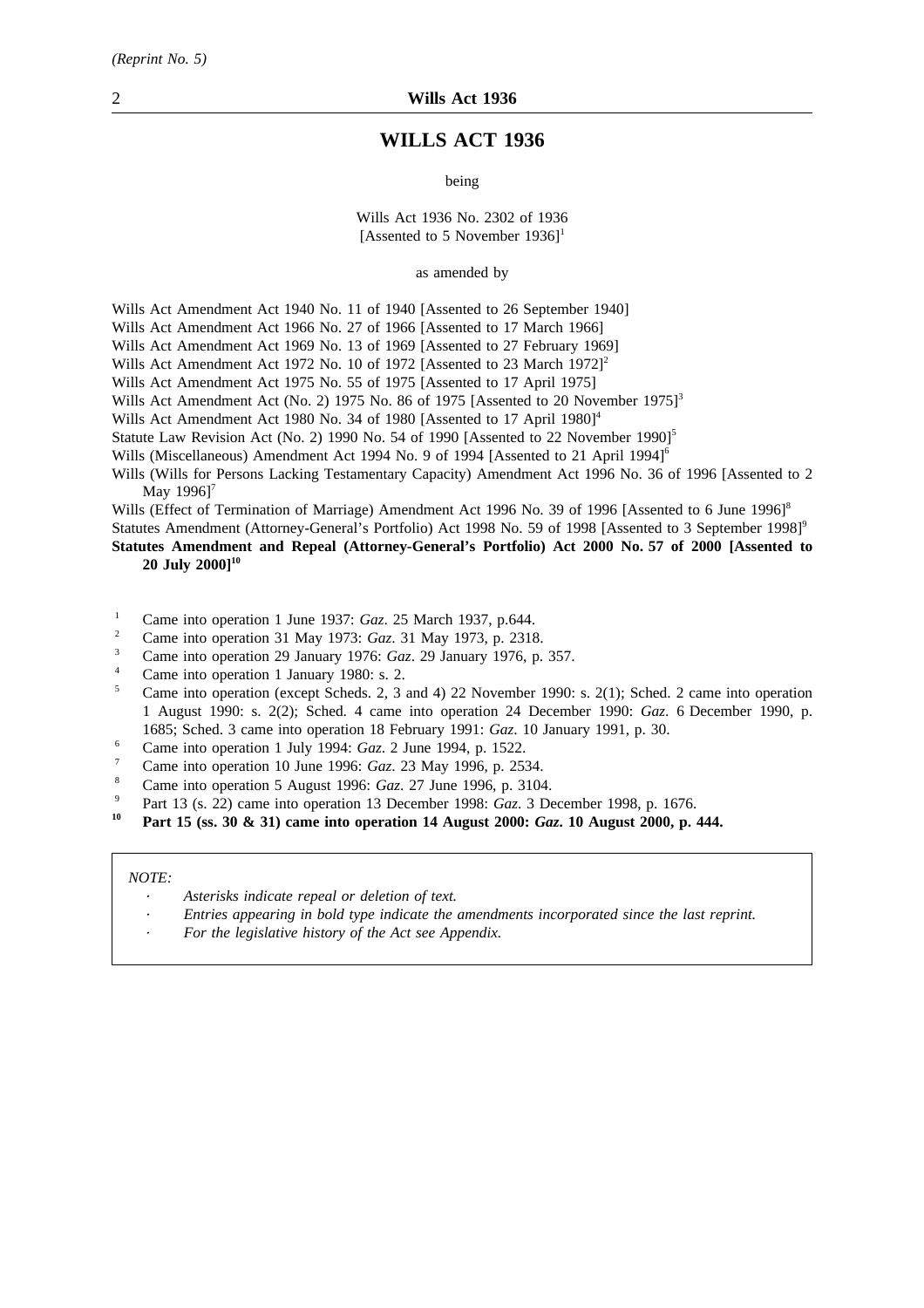# **SUMMARY OF PROVISIONS**

## **PART 1 PRELIMINARY**

- 1. Short title
- 3. Interpretation and application of Act

#### **PART 2**

#### **THE MAKING, ALTERATION, REVOCATION, REVIVAL, ETC., OF WILLS**

*Property which may be disposed of by Will*

4. All property may be disposed of by will

#### *Testamentary capacity*

- 5. Will of minor
- 6. Will of minor pursuant to leave of Court
- 7. Will of person lacking testamentary capacity pursuant to leave of court

#### *Execution and attestation of wills*

- 8. Requirements as to writing and execution of will
- 10. Exercise of power of appointment by will
- 11. Will of person on active service
- 12. Validity of will
- 13. Wills made out of the State to be admitted if made according to the law of the place where made, etc.
- 14. Wills made in the State to be admitted if made according to local usage
- 16. Will not void by incompetency of witness
- 17. Gifts to an attesting witness
- 18. Creditor attesting to be admitted a witness
- 19. Executor to be admitted a witness

#### *Revocation of wills*

- 20. Will to be revoked by marriage
- 20A. Effect of termination of marriage on will
- 21. No will to be revoked by presumption
- 22. In what cases wills may be revoked
- 23. Change of domicile not to invalidate will

#### *Alterations in wills*

24. No alteration in a will has any effect unless executed as a will

#### *Revival of wills*

25. How revoked will is to be revived

#### *Rectification of wills*

25AA. Power of rectification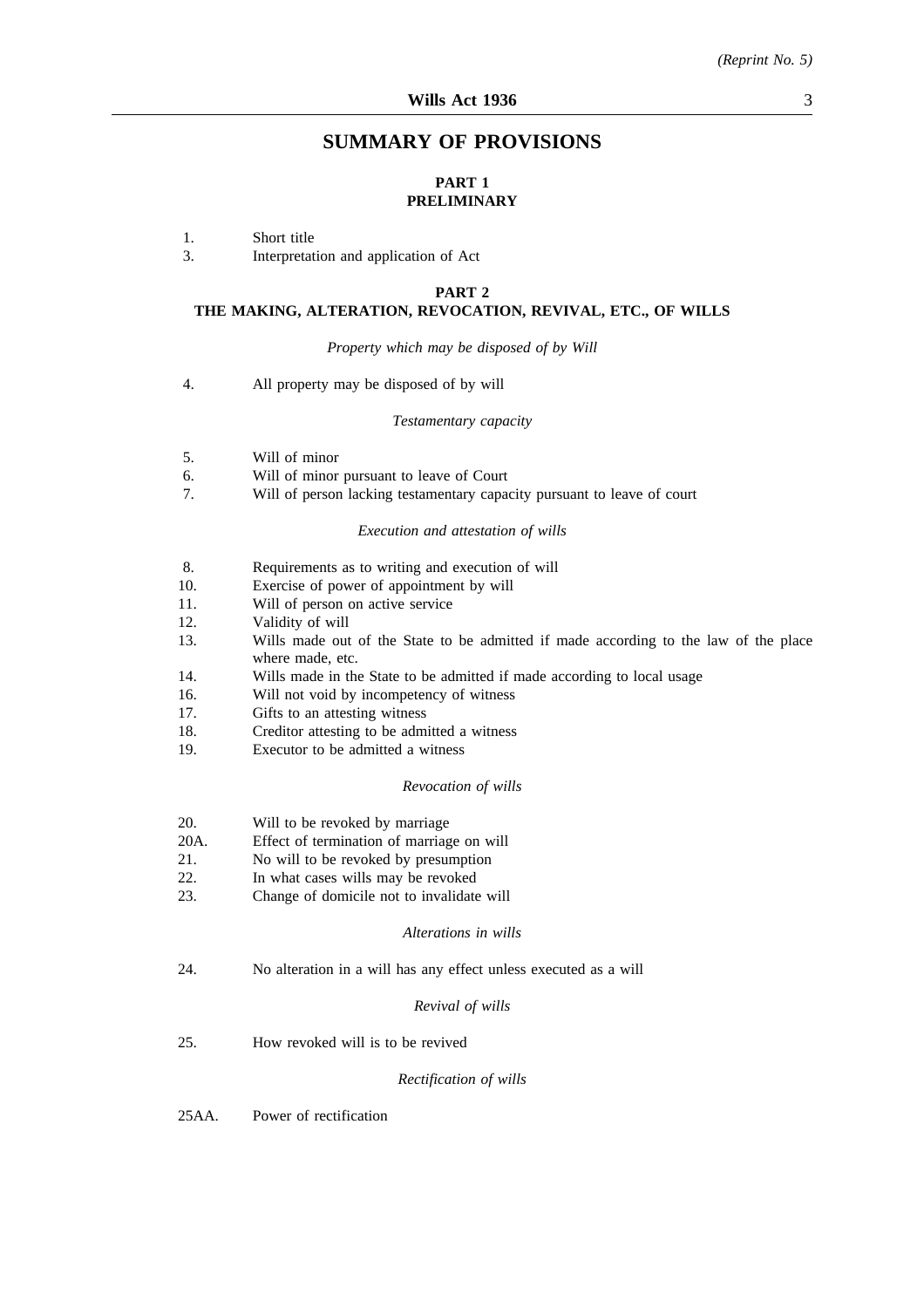## **PART 3**

## **VALIDITY OF WILLS MADE OUTSIDE THE STATE**

| 25A. | Interpretation and application |  |
|------|--------------------------------|--|
|      |                                |  |

- 25B. General rule as to formal validity
- 25C. Additional rules
- 25D. Validity of statutory wills made outside the State

#### **PART 4**

## **CONSTRUCTION OF WILLS**

- 26. When a devise not to be rendered inoperative, etc.
- 27. A will to speak from the death of the testator
- 28. What a residuary devise includes
- 29. What estates a general devise includes
- 30. What property subject to a power of appointment a general gift includes
- 31. How a devise without words of limitation is to be construed
- 32. How the words "die without issue" or "die without leaving issue" are to be construed
- 33. No devise to trustees or executors, etc., operates to pass a chattel interest
- 34. Trustees under an unlimited devise, etc., to take the fee
- 35. Devises of estates tail do not lapse
- 36. Gifts to children or other issue who leave issue living at the testator's death do not lapse
- 37. Validity of certain wills
- 38. References to valuations made or accepted for succession duty purposes, etc., to be construed, where appropriate, as references to valuations made by competent valuers

## **APPENDIX LEGISLATIVE HISTORY**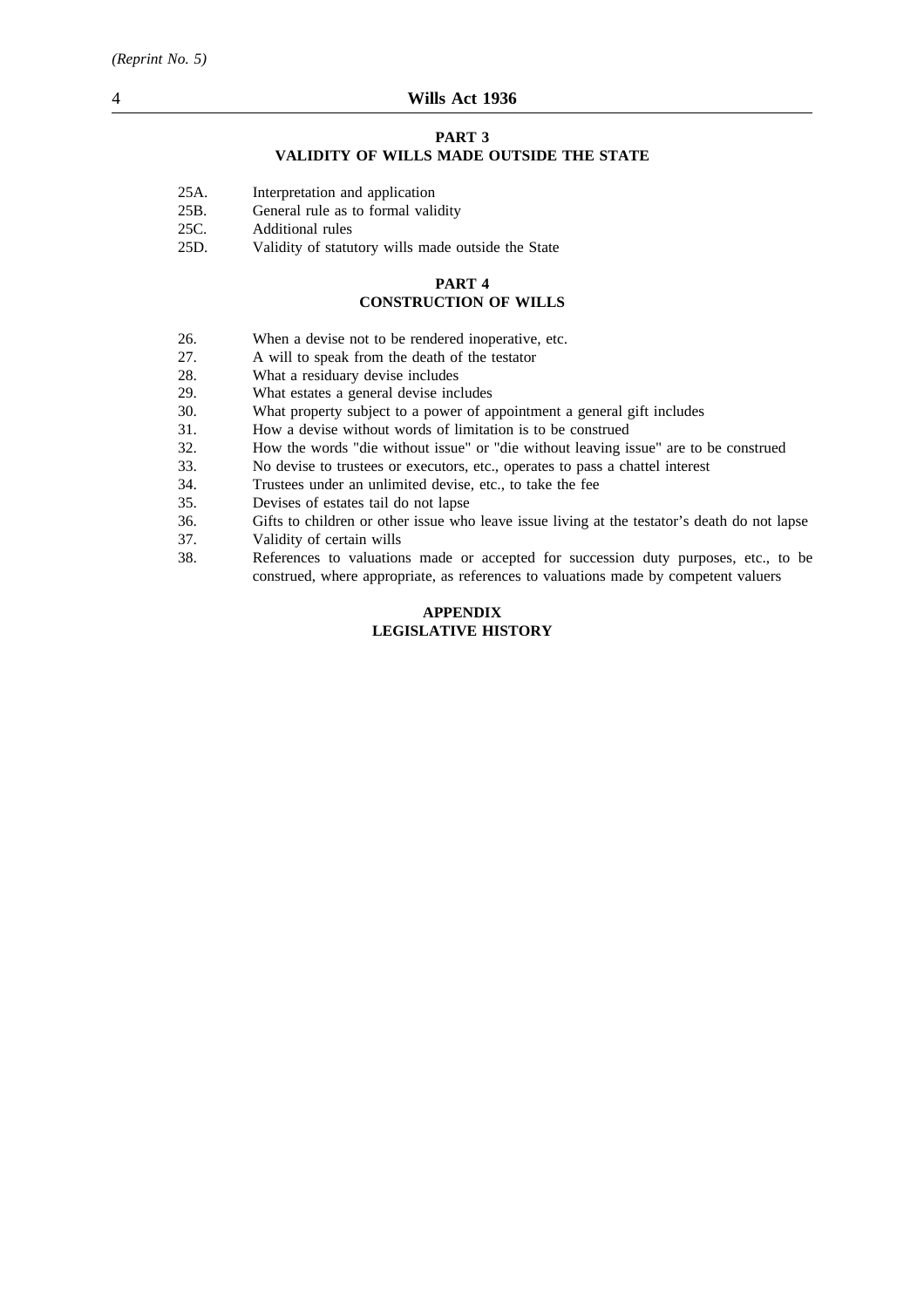**The Parliament of South Australia enacts as follows:**

# **PART 1 PRELIMINARY**

#### **Short title**

**1.** This Act may be cited as the *Wills Act 1936*.

\*\*\*\*\*\*\*\*\*\*

#### **Interpretation and application of Act**

**3.** (1) In this Act, unless the contrary intention appears—

"**adult**" means a person of or over the age of 18 years;

"**the Court**" means the Supreme Court of South Australia;

"**minor**" means a person under the age of 18 years;

"**personal estate**" includes leasehold estates and other chattels real and money, shares of Government and other funds, securities for money (not being real estates), debts, choses in action, rights, credits, goods, and all other property whatsoever which, prior to the coming into operation of *The Intestate Real Estates Distribution Act 1867* devolved by law upon the executor or administrator and any share or interest in any such personal estate;

"**real estate**" includes messuages, lands, rents, and hereditaments, whether freehold or of any other tenure, and whether corporeal, incorporeal, or personal, and any estate, right or interest (other than a chattel interest) therein;

"**the Registrar**" means the Registrar of Probates or a deputy Registrar of Probates;

"**will**" includes testament, codicil, appointment by will or by writing in the nature of a will in exercise of a power and a disposition by will and testament or devise of the custody and tuition of any child by virtue of the Imperial Act passed in the twelfth year of the reign of King Charles the Second, Chapter 24, and any other testamentary disposition.

(2) Except where this Act otherwise provides, this Act applies to every will made on or after 1 January, 1838. Every will re-executed or republished or revived by any codicil will, for the purposes of this Act, be taken to have been made at the time at which the will or codicil was so re-executed, republished or revived.

(3) This Act does not extend to any estate *pur autre vie* of any person who died before 1 January, 1838.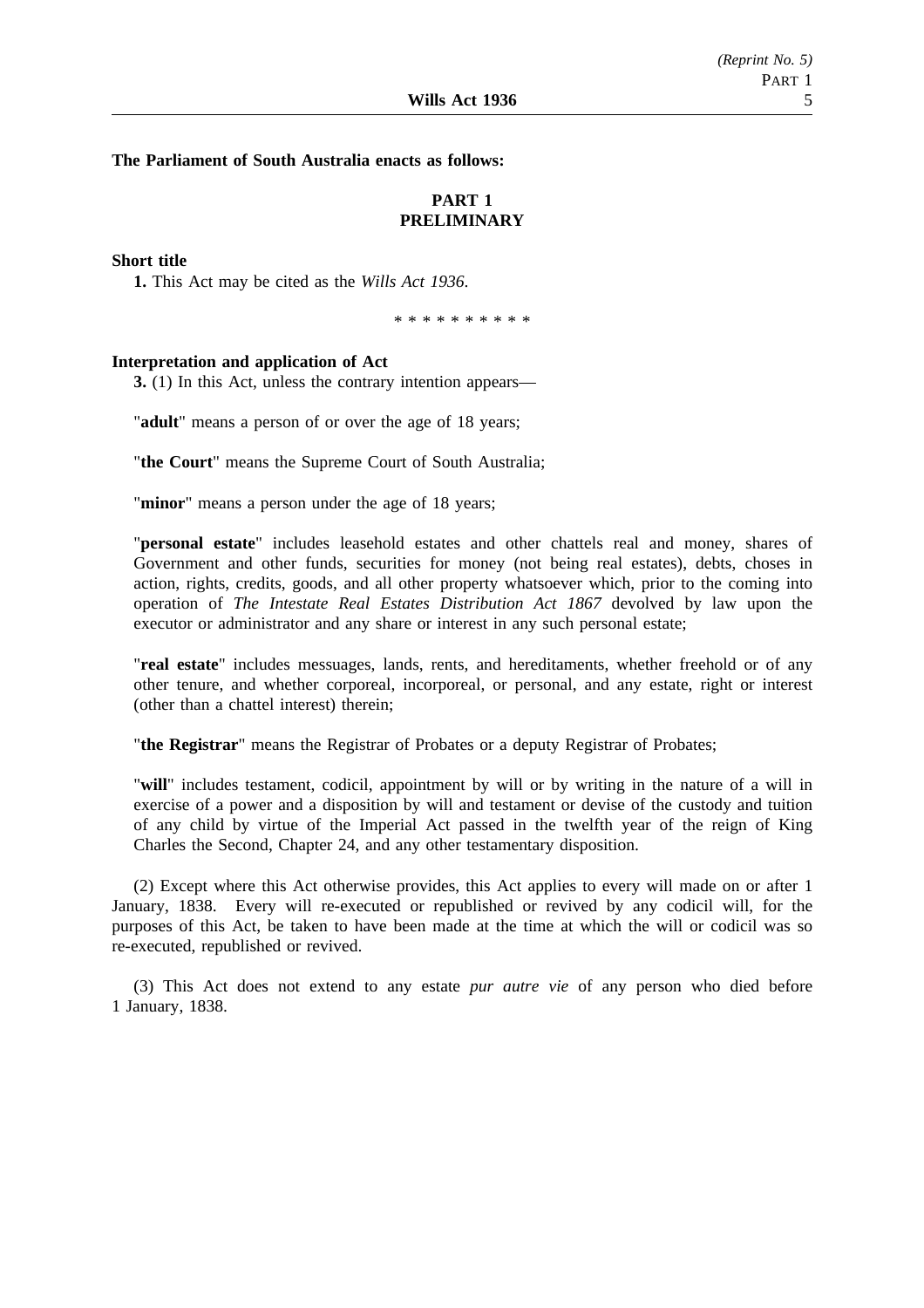## **PART 2**

# **THE MAKING, ALTERATION, REVOCATION, REVIVAL, ETC., OF WILLS**

*Property which may be disposed of by Will*

## **All property may be disposed of by will**

**4.** (1) Every person may devise, bequeath or dispose of by his or her will, executed in the manner required by this Act, all real estate and all personal estate to which the person is entitled either at law or in equity at the time of his or her death and which if not so devised, bequeathed or disposed of would devolve upon the heir at law of the person or (if he or she became entitled by descent) of his or her ancestor or upon his or her executor or administrator.

- (2) The power given by this section extends to—
- *(a)* any estate *pur autre vie* whether there is or is not any special occupant of the estate and whether the estate is freehold or of any other tenure and whether it is a corporeal or incorporeal hereditament;
- *(b)* every contingent, executory or other future interest in any real or personal estate whether the testator is or is not ascertained as the person or one of the persons in whom that interest may become vested, and whether the testator is entitled to that interest under the instrument by which it was created or under any disposition of the interest by deed or will;
- *(c)* every right of entry for condition broken and every other right of entry;
- *(d)* any such estate, interest, right or other real or personal estate as mentioned in this section to which the testator is entitled at the time of his or her death, notwithstanding that he or she became so entitled subsequently to the execution of his or her will.

# *Testamentary capacity*

## **Will of minor**

**5.** (1) Subject to this Act, a minor cannot make, alter or revoke a will.

(2) A minor who is or has been married may make, alter or revoke a will as if he or she were an adult.

(3) A minor may make a will in contemplation of marriage (and may alter or revoke such a will) but the will is of no effect unless the contemplated marriage is solemnised.

## **Will of minor pursuant to leave of Court**

**6.** (1) The Court may, on application by a minor, make an order authorising the minor to make or alter a will in specific terms approved by the Court, or to revoke a will.

(2) An authorisation under this section may be granted on such conditions as the Court thinks fit.

- (3) Before making an order under this section, the Court must be satisfied that—
- *(a)* the minor understands the nature and effect of the proposed will, alteration or revocation; and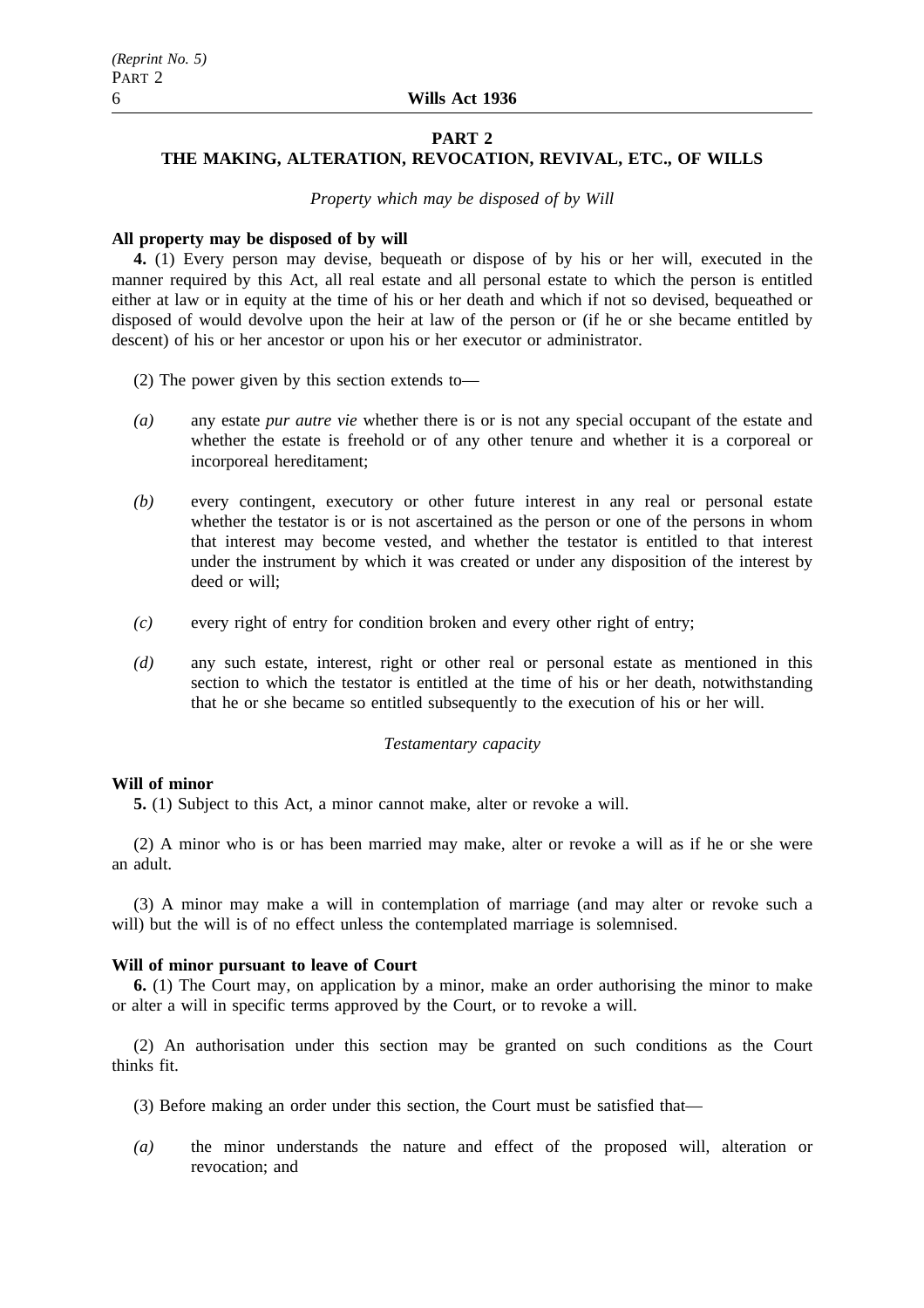- *(b)* the proposed will, alteration or revocation accurately reflects the intentions of the minor; and
- *(c)* it is reasonable in all the circumstances that the order should be made.

(4) A will or instrument altering or revoking a will made pursuant to an order under this section—

- *(a)* must be executed as required by law and one of the attesting witnesses must be the Registrar or the Public Trustee; and
- *(b)* must be deposited for safe custody with the Registrar under section 13 of the *Administration and Probate Act 1919*.

(5) The will may not be withdrawn from deposit with the Registrar by the minor unless the Court has made an order authorising the minor to revoke the will or the minor has attained the age of 18 years or is married.

#### \*\*\*\*\*\*\*\*\*\*

## **Will of person lacking testamentary capacity pursuant to leave of court**

**7.** (1) The Court may, on application by any person made with the leave of the Court, make an order authorising the making or alteration of a will in specific terms approved by the Court, or the revocation of a will, on behalf of a person who lacks testamentary capacity.

(2) An authorisation under this section may be granted on such conditions as the Court thinks fit.

- (3) Before making an order under this section, the Court must be satisfied that—
- *(a)* the person lacks testamentary capacity; and
- *(b)* the proposed will, alteration or revocation would accurately reflect the likely intentions of the person if he or she had testamentary capacity; and
- *(c)* it is reasonable in all the circumstances that the order should be made.

(4) In considering an application for an order under this section, the Court must take into account the following matters:

- *(a)* any evidence relating to the wishes of the person;
- *(b)* the likelihood of the person acquiring or regaining testamentary capacity;
- *(c)* the terms of any will previously made by the person;
- *(d)* the interests of—
	- (i) the beneficiaries under any will previously made by the person;
	- (ii) any person who would be entitled to receive any part of the estate of the person if the person were to die intestate;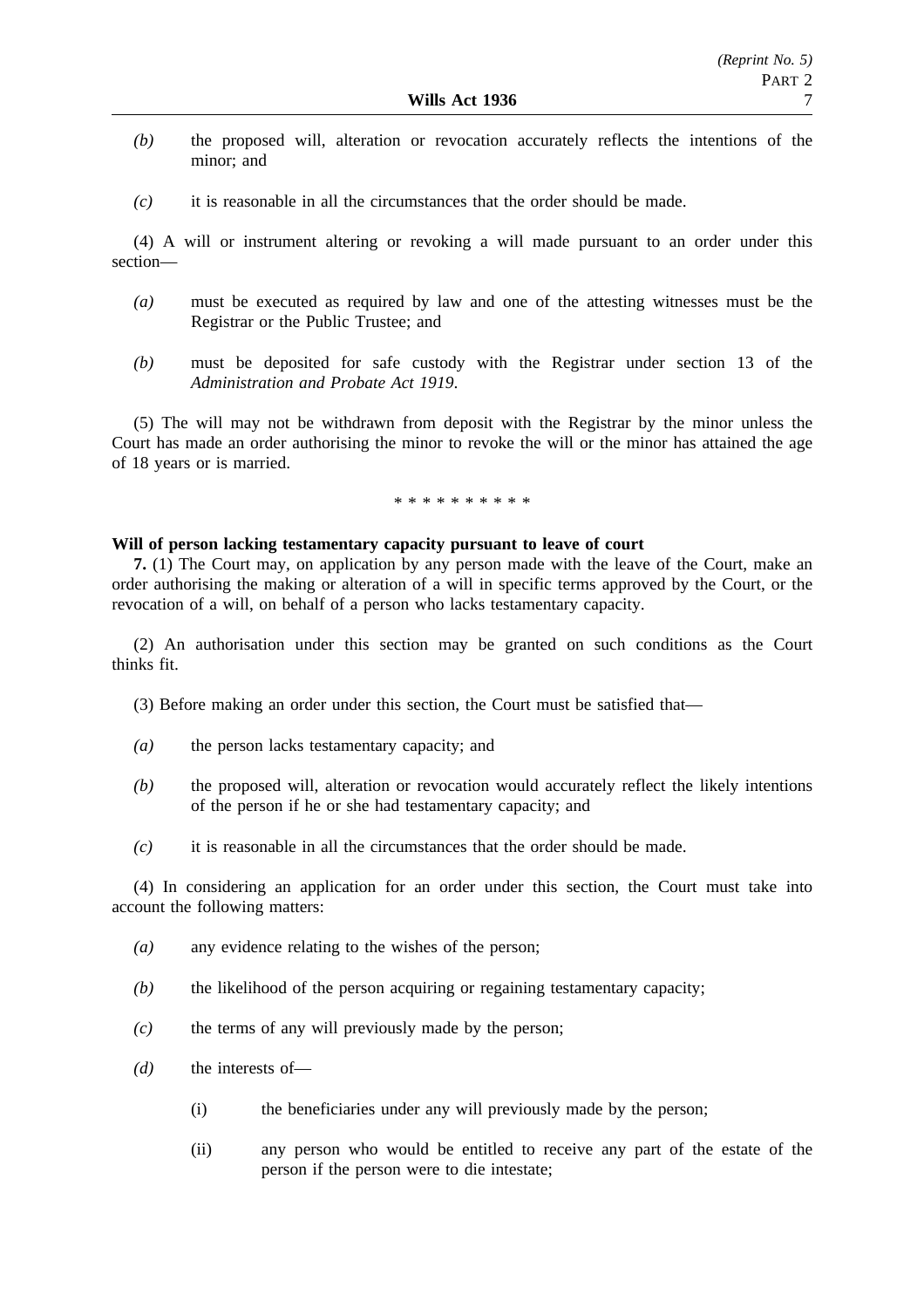- (iii) any person who would be entitled to claim the benefit of the *Inheritance (Family Provision) Act 1972* in relation to the estate of the person if the person were to die;
- (iv) any other person who has cared for or provided emotional support to the person;
- *(g)* any gift for a charitable or other purpose the person might reasonably be expected to give by a will;
- *(h)* the likely size of the estate;
- *(i)* any other matter that the Court considers to be relevant.
- (5) An order may be made under this section in relation to a minor.
- (6) The Court is not bound by rules of evidence in proceedings under this section.
- (7) The following persons are entitled to appear and be heard at proceedings under this section:
- *(a)* the person in relation to whom the order is proposed to be made;
- *(b)* a legal practitioner representing the person or, with the leave of the Court, some other person representing the person;
- *(c)* the person holding or acting in the office of Public Advocate under the *Guardianship and Administration Act 1993*;
- *(d)* the person's administrator, if one has been appointed under the *Guardianship and Administration Act 1993*;
- *(e)* the person's guardian or enduring guardian, if one has been appointed under the *Guardianship and Administration Act 1993*;
- *(f)* the person's manager, if one has been appointed under the *Aged and Infirm Persons' Property Act 1940*;
- *(g)* the person's attorney, if one has been appointed under an enduring power of attorney;
- *(h)* any other person who has, in the opinion of the Court, a proper interest in the matter.

(8) In determining an application under this section, the Court may make such incidental orders relating to costs or other matters as it thinks fit.

(9) A will or instrument altering or revoking a will made pursuant to an order under this section must be executed as follows:

- *(a)* it must be signed by the Registrar; and
- *(b)* it must be sealed with the seal of the Court.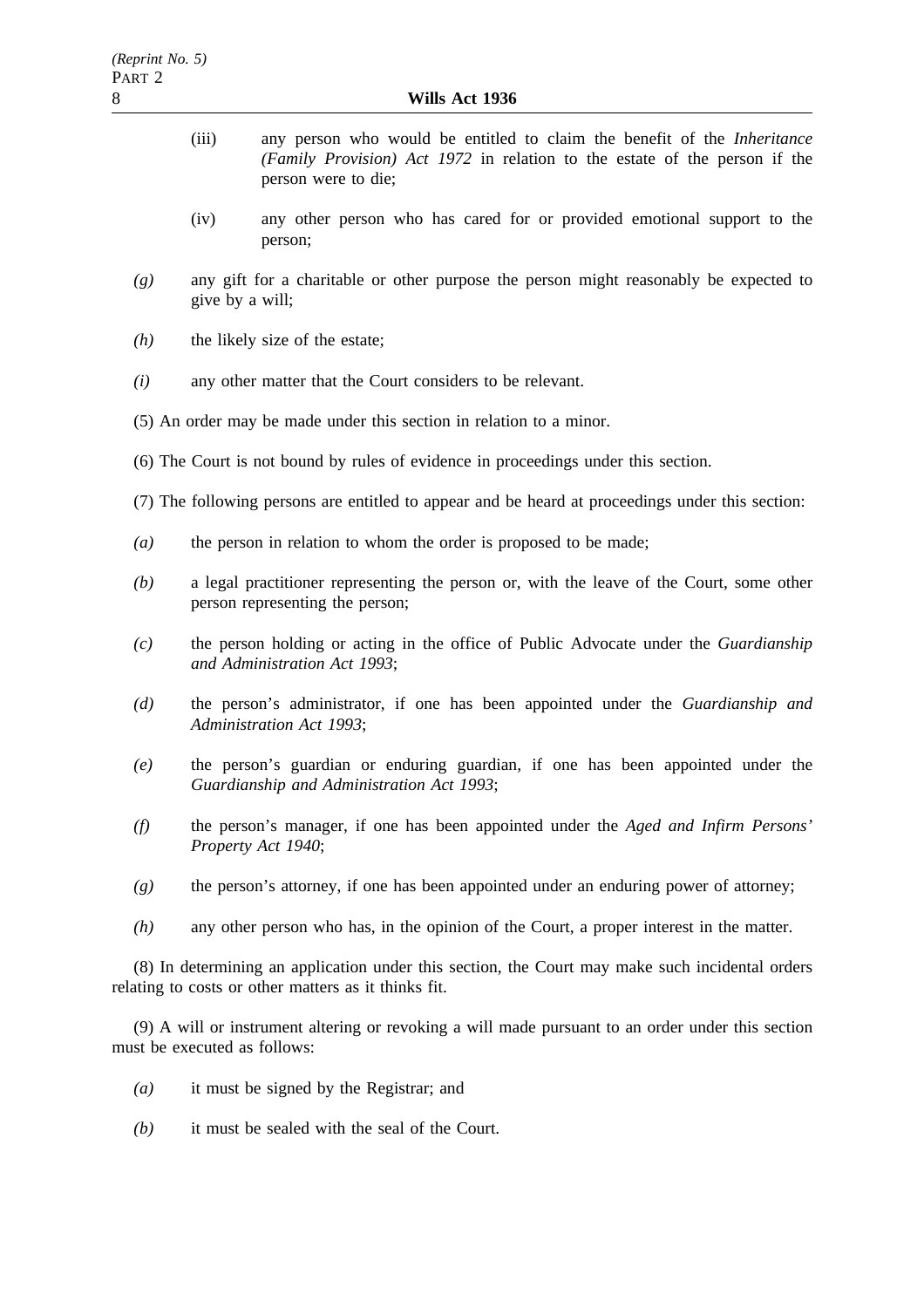(10) The will or instrument altering or revoking a will must be retained by the Registrar and will be taken to have been deposited with the Registrar under section 13 of the *Administration and Probate Act 1919*.

(11) The will may not be withdrawn from deposit with the Registrar by or on behalf of the person on whose behalf it was made unless the Court has made an order under this section authorising the revocation of the will (in which case the Registrar must withdraw it on presentation of a copy of the order) or the person has acquired or regained testamentary capacity.

(12) In this section—

"testamentary capacity" means the capacity to make a will<sup>1</sup>.

1. The cause of incapacity to make a will may arise from mental incapacity or from physical incapacity to communicate testamentary intentions.

## *Execution and attestation of wills*

## **Requirements as to writing and execution of will**

**8.** Subject to this Act, no will is valid unless it is in writing and executed in the following manner:

- *(a)* it must be signed by the testator or by some other person in the testator's presence and by the testator's direction; and
- *(b)* it must appear, on the face of the will or otherwise, that the testator intended by the signature to give effect to the will; and
- *(c)* the signature must be made or acknowledged by the testator in the presence of two or more witnesses present at the same time; and
- *(d)* the witnesses must attest and sign the will (but no form of attestation is necessary); and
- *(e)* the signatures of the witnesses must be made or acknowledged in the presence of the testator (but not necessarily in the presence of each other).

\*\*\*\*\*\*\*\*\*\*

## **Exercise of power of appointment by will**

**10.** Where a person holds a power of appointment that is exercisable by will—

- *(a)* the provisions of this Act relating to the formalities with which the will must be executed apply in relation to the will notwithstanding that the power has been conferred on condition that a will made in exercise of the power should be executed with some other or lesser formality; and
- *(b)* the power may be exercised by a will executed in accordance with this Act notwithstanding that the power has been conferred on condition that a will made in exercise of the power should be executed with some other or additional formality.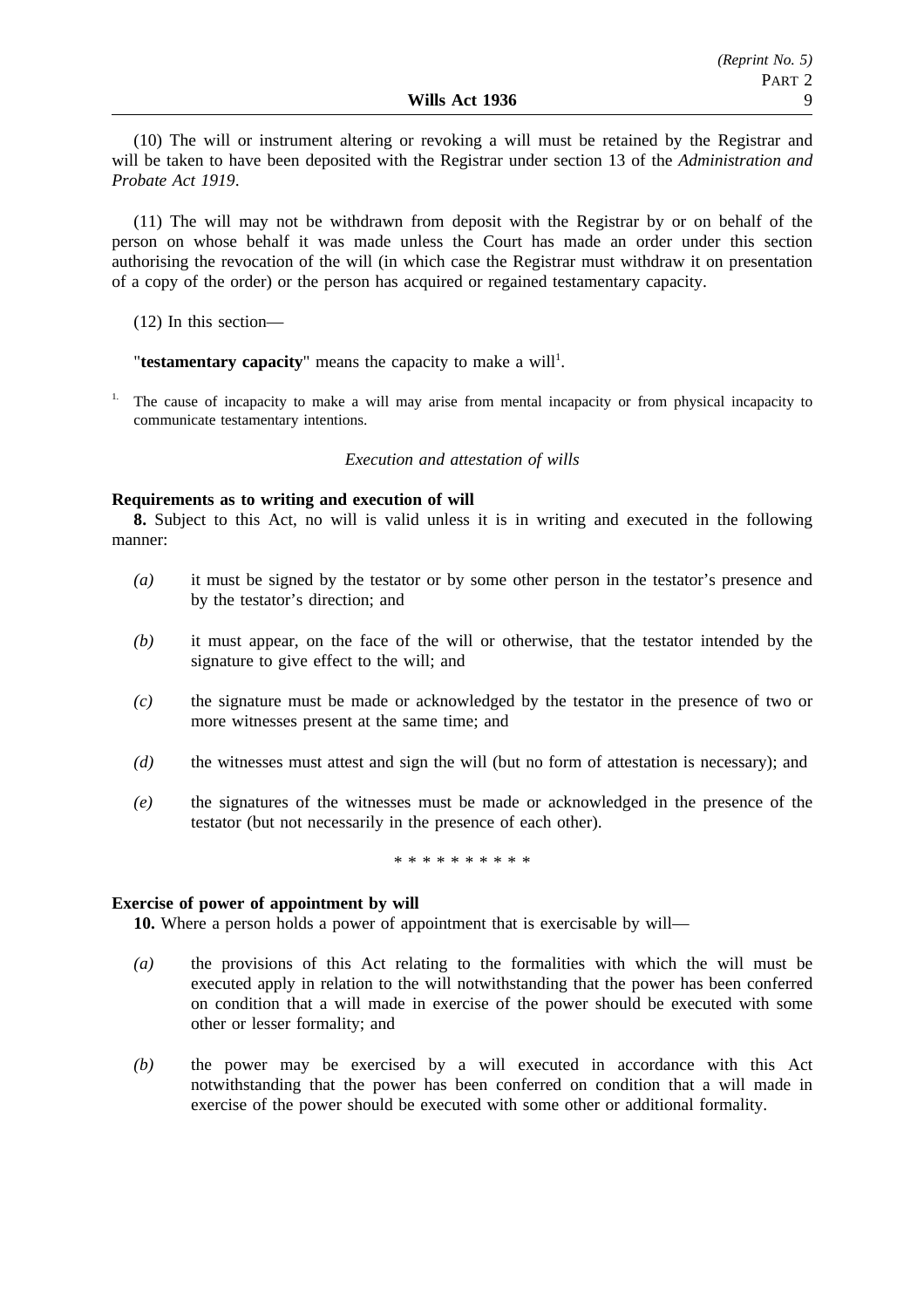## **Will of person on active service**

**11.** Any person who is on active service as a member of a military, naval or air force of the Commonwealth may dispose of his or her real and personal property by nuncupative will.

## **Validity of will**

**12.** (1) A will is valid if executed in accordance with this Act, notwithstanding that the will is not otherwise published.

(2) Subject to this Act, if the Court is satisfied that—

- *(a)* a document expresses testamentary intentions of a deceased person; and
- *(b)* the deceased person intended the document to constitute his or her will,

the document will be admitted to probate as a will of the deceased person even though it has not been executed with the formalities required by this Act.

(3) If the Court is satisfied that a document that has not been executed with the formalities required by this Act expresses an intention by a deceased person to revoke a document that might otherwise have been admitted to probate as a will of the deceased person, that document is not to be admitted to probate as a will of the deceased person.

(4) This section applies to a document whether it came into existence within or outside the State.

(5) Rules of Court may authorise the Registrar to exercise the powers of the Court under this section.

## **Wills made out of the State to be admitted if made according to the law of the place where made, etc.**

**13.** Every will made out of the State before the commencement of the *Wills Act Amendment Act 1966* by a testator who has died or dies after 22 October, 1895 (whatever may be the domicile of the testator at the time of making the will or at the time of his or her death) will, as regards personal estate, be held to be well executed for the purpose of being admitted in the State to probate if it is made according to the forms required either by the law of the place where it was made, or by the law of the place where the testator was domiciled when it was made, or by the laws then in force in that part of Her Majesty's dominions that constituted his or her domicile of origin.

#### **Wills made in the State to be admitted if made according to local usage**

**14.** Every will made within the State before the commencement of the *Wills Act Amendment Act 1966* by a testator who has died or dies after 22 October, 1895 (whatever may be the domicile of the testator at the time of making it or at the time of his or her death) will, as regards personal estate, be held to be well executed, and will be admitted in the State to probate if it is executed according to the forms required by the laws for the time being in force in the State.

#### \*\*\*\*\*\*\*\*\*\*

#### **Will not void by incompetency of witness**

**16.** If any person who attests the execution of a will is at the time of the execution of the will or at any time afterwards incompetent to be admitted a witness to prove the execution of the will, the will is not on that account invalid.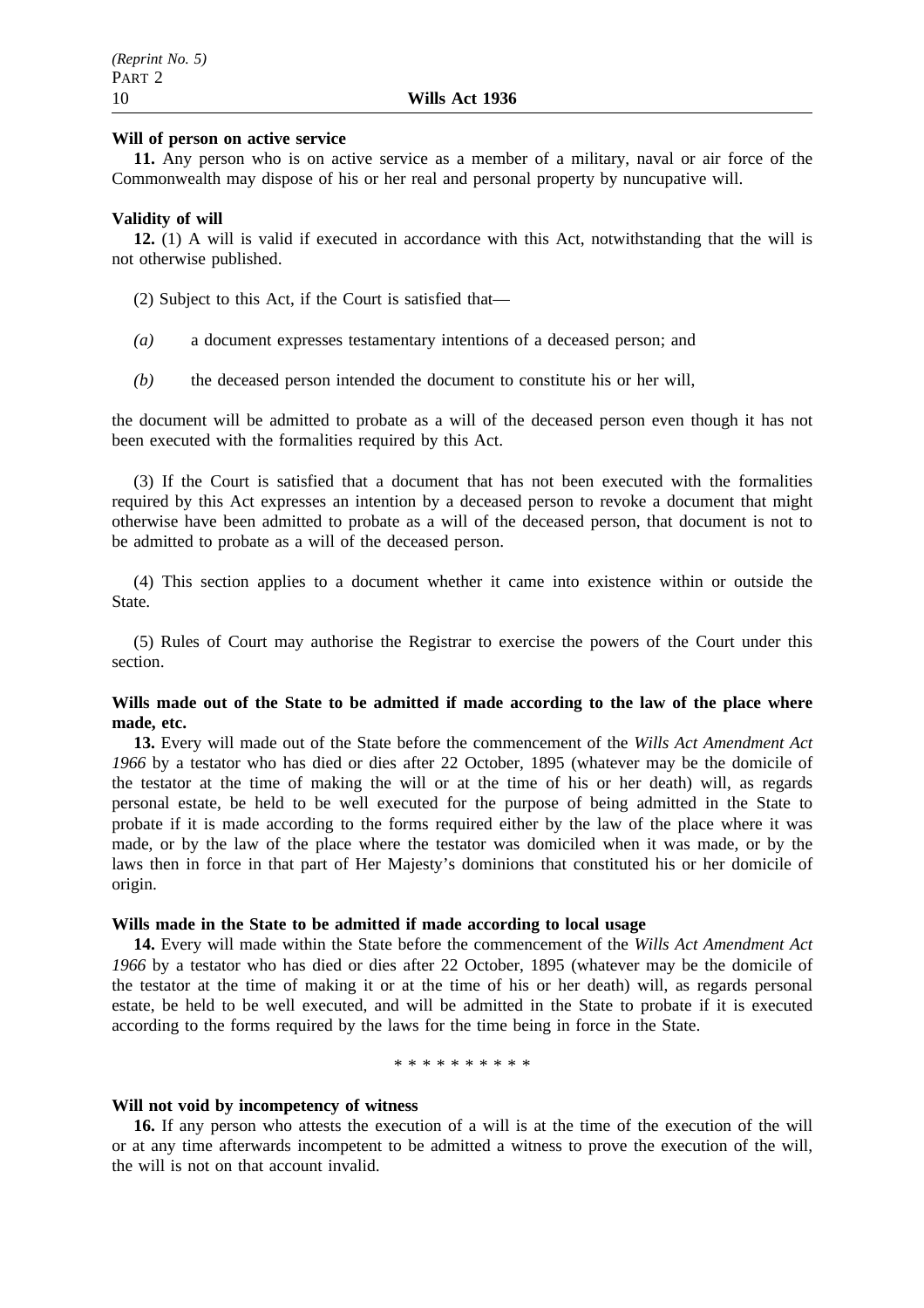# **Gifts to an attesting witness**

**17.** No will or testamentary provision in a will is void by reason only of the fact that the execution of the will is attested by a person, or the spouse of a person, who has or may acquire, in terms of the will or provision, any interest in property subject to the will or provision.

\*\*\*\*\*\*\*\*\*\*

## **Creditor attesting to be admitted a witness**

**18.** If by a will any real or personal estate is charged with a debt and a creditor whose debt is so charged or the wife or husband of any such creditor attests the execution of that will, that creditor notwithstanding the charge will be admitted a witness to prove the execution of that will or its validity or invalidity.

## **Executor to be admitted a witness**

**19.** No person is on account of being an executor of a will incompetent to be admitted a witness to prove the execution of that will or its validity or invalidity.

#### *Revocation of wills*

## **Will to be revoked by marriage**

**20.** (1) Subject to subsection (2), every will made by a man or woman is revoked by his or her marriage (except a will made in exercise of a power of appointment when the real or personal estate thereby appointed would not in default of such appointment pass to his or her heir executor or administrator, or the person entitled as his or her next of kin under the Statute of Distributions).

(2) A will made after the commencement of the *Wills Act Amendment Act 1969* which is expressed to be made in contemplation of marriage, is not revoked by the solemnisation of the marriage contemplated.

## **Effect of termination of marriage on will**

**20A.** (1) If, after making a will, the testator's marriage is terminated, the following provisions apply:

- *(a)* a disposition of a beneficial interest in property by the will in favour of the testator's former spouse is revoked;
- *(b)* an appointment by the will of the testator's former spouse as executor, trustee or guardian is revoked;
- *(c)* a grant by the will of a power of appointment exercisable by or in favour of the testator's former spouse is revoked;
- *(d)* the will is to have effect with respect to the revocation of such a disposition, appointment or grant of a power as if the former spouse had died on the date of termination of the marriage.

(2) This section does not affect—

*(a)* a disposition or grant of a power in accordance with a contract between the testator and the former spouse under which the testator is or was bound to dispose of property by will in a particular way; or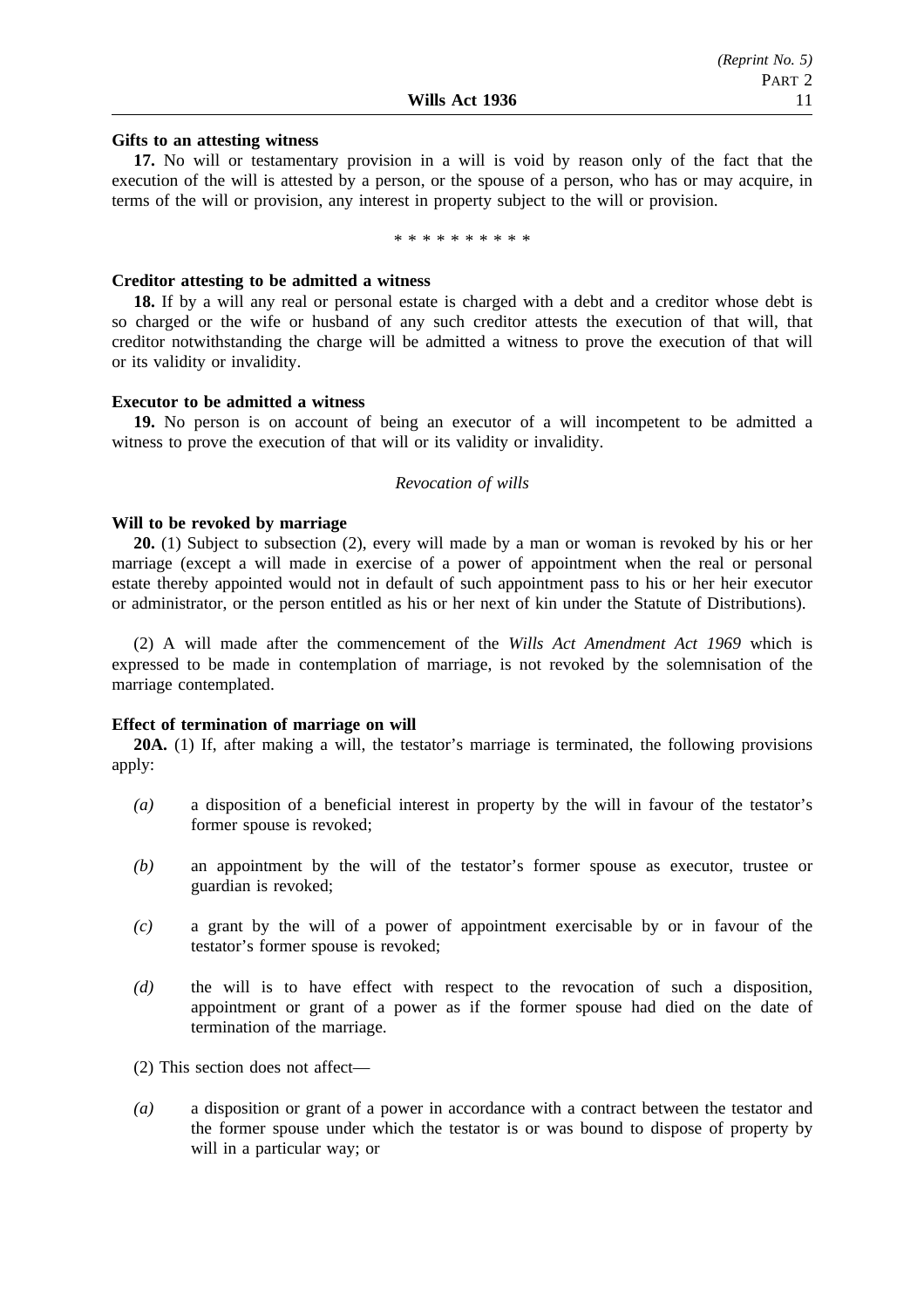- *(b)* a disposition, appointment or grant of a power if it appears from the terms of the will that the testator intended that the disposition, appointment or grant would have effect despite the termination of the marriage; or
- *(c)* a disposition, appointment or grant of a power if the will is re-executed, or a codicil is made to the will, after termination of the marriage and the will or codicil shows no intention of the testator to revoke the disposition, appointment or grant; or
- *(d)* the right of a former spouse to make a claim under the *Inheritance (Family Provision) Act 1972*.
- (3) For the purposes of this section—
- *(a)* a marriage is terminated—
	- (i) when a decree of dissolution of a marriage becomes absolute under the *Family Law Act*;
	- (ii) on the making of a decree of nullity under the *Family Law Act* in respect of a purported marriage;
	- (iii) on the termination or annulment of a marriage or purported marriage in accordance with the law of a place outside Australia if the termination or annulment is recognised in Australia under the *Family Law Act*;
- *(b)* "**disposition**" of property by a will includes an appointment of property by will under a power of appointment conferred on the testator;
- *(c)* "**Family Law Act**" means the *Family Law Act 1975* of the Commonwealth, as amended from time to time, or an Act of the Commonwealth enacted in substitution of that Act;
- *(d)* "**spouse**" includes a party to a purported marriage.

## **No will to be revoked by presumption**

**21.** No will is revoked by any presumption of an intention on the ground of an alteration in circumstances.

## **In what cases wills may be revoked**

**22.** Subject to section 12(3), no will or codicil or any part of a will or codicil is revoked otherwise than—

- *(a)* by marriage or termination of marriage as provided by this Act; or
- *(b)* by another will or codicil executed in the manner required by this Act; or
- *(c)* by some writing declaring an intention to revoke the will or codicil or the part of the will or codicil and executed in the manner in which a will is required by this Act to be executed; or
- *(d)* by the burning, tearing or otherwise destroying the will or codicil or the part of the will or codicil by the testator or by some person in the testator's presence and by the testator's direction with the intention of revoking it.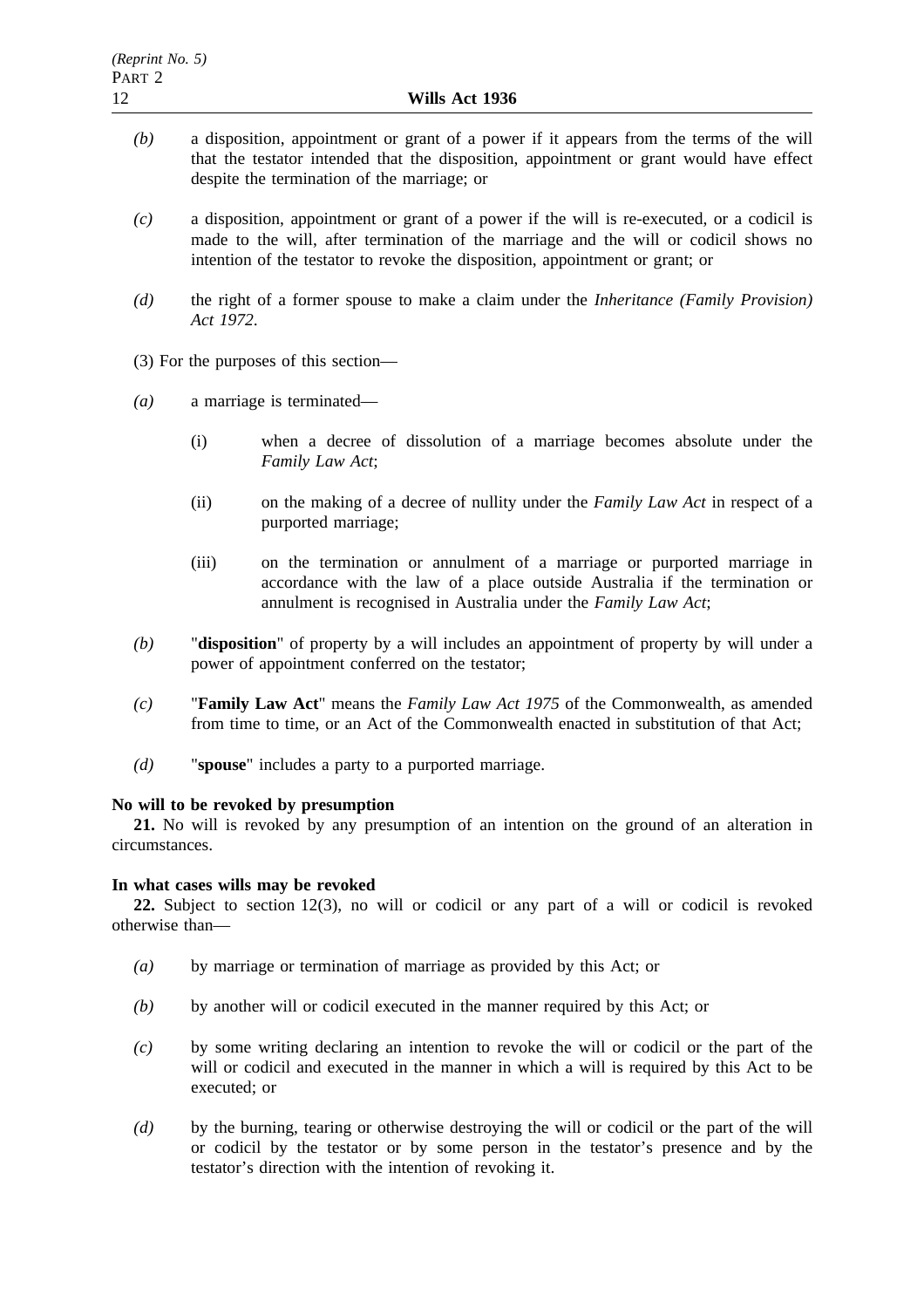# **Change of domicile not to invalidate will**

**23.** No will made by a testator who has died or dies after 22 October, 1895, will be held to be revoked, or to have become invalid, nor will the construction of the will be altered, by reason of any subsequent change of domicile of the person making the will.

#### *Alterations in wills*

#### **No alteration in a will has any effect unless executed as a will**

**24.** No obliteration interlineation or other alteration made in any will after its execution is valid or has any effect except so far as the words or effect of the will before such alteration are not apparent unless the alteration is executed in the manner in which a will is required by this Act to be executed; but the will with the alteration as part of the will is to be taken to be duly executed if the signature of the testator and the subscription of the witnesses are made in the margin or on some other part of the will opposite or near to the alteration or at the foot or end of or opposite to a memorandum referring to the alteration and written at the end or some other part of the will.

#### *Revival of wills*

## **How revoked will is to be revived**

**25.** (1) No will or codicil or any part of a will or codicil which has been in any manner revoked can be revived otherwise than by its re-execution or by a codicil executed in the manner required by this Act and showing an intention to revive the will or codicil or the part of the will or codicil.

(2) When any will or codicil which has been partly revoked and afterwards wholly revoked is revived, the revival does not extend to so much of the will or codicil as was revoked before the revocation of the whole of it unless an intention to the contrary is shown.

#### *Rectification of wills*

## **Power of rectification**

**25AA.** (1) If the Court is satisfied that a will does not accurately reflect the testamentary intentions of a deceased person, the Court may order that the will be rectified so as to give proper expression to those intentions.

(2) An application for an order under this section must not, except with the consent of the Court, be made more than six months after the grant of probate or letters of administration.

(3) Nothing in this section affects the operation of section 29 of the *Trustee Act 1936*.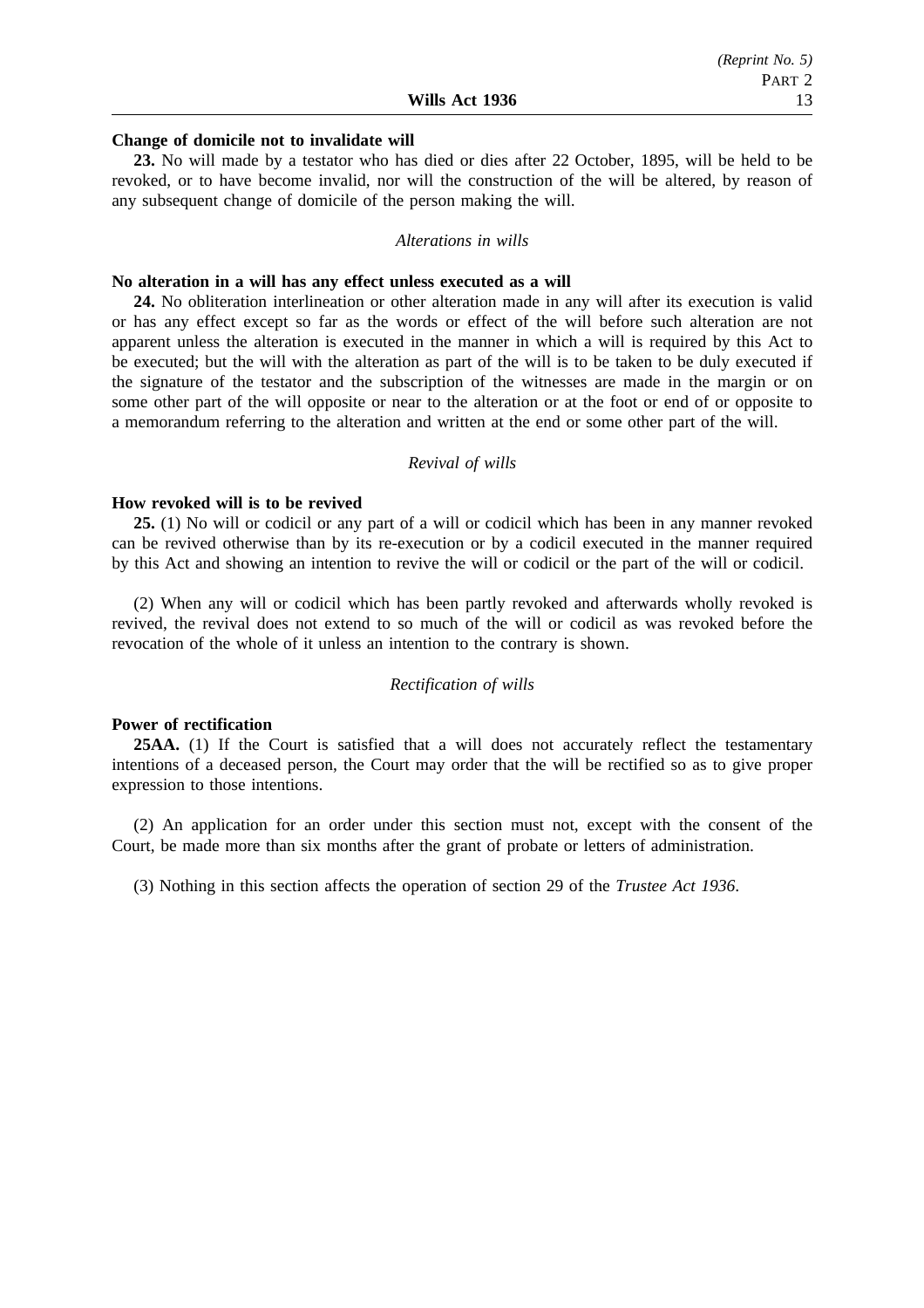#### **PART 3**

## **VALIDITY OF WILLS MADE OUTSIDE THE STATE**

#### **Interpretation and application**

**25A.** (1) In this Part—

"**country**" means any place or group of places having its own law of nationality (including the Commonwealth of Australia and its territories);

"**internal law**" in relation to any country or place means the law which would apply in a case where no question of the law in force in any other country or place arose;

"**place**" means any territory (including a State or Territory of the Commonwealth of Australia).

(2) Where under this Act the internal law in force in any country or place is to be applied in the case of a will, but there are in force in that country or place two or more systems of internal law relating to the formal validity of wills, the system to be applied must be ascertained as follows:

- *(a)* if there is in force throughout the country or place a rule indicating which of those systems can properly be applied in the case in question, that rule must be followed; or
- *(b)* if there is no such rule, the system will be that with which the testator was most closely connected at the relevant time and for this purpose the relevant time is the time of the testator's death where the matter is to be determined by reference to circumstances prevailing at his or her death and the time of execution of the will in any other case.

(3) In determining for the purposes of this Act whether or not the execution of a will conformed to a particular law, regard must be had to the formal requirements of that law at the time of execution, but this does not prevent account being taken of an alteration of law affecting wills executed at that time if the alteration enables the will to be treated as properly executed.

(4) This Part does not apply to a will of a testator who died before the commencement of the *Wills Act Amendment Act 1966* and does apply to a will of a testator who dies after that commencement whether the will was executed before or after that commencement.

(5) Where (whether in pursuance of this Act or not) a law in force outside the State falls to be applied in relation to a will, any requirement of that law whereby special formalities are to be observed by testators answering a particular description, or witnesses to the execution of a will are to possess certain qualifications, will be treated, notwithstanding any rule of that law to the contrary, as a formal requirement only.

#### **General rule as to formal validity**

**25B.** Notwithstanding any other provision of this Act, a will is to be treated as properly executed for all purposes if its execution conformed to the internal law in force in the place where it was executed, or in the place where, at the time of its execution or of the testator's death, he or she was domiciled or had his or her habitual residence, or in a country of which, at either of those times, he or she was a national.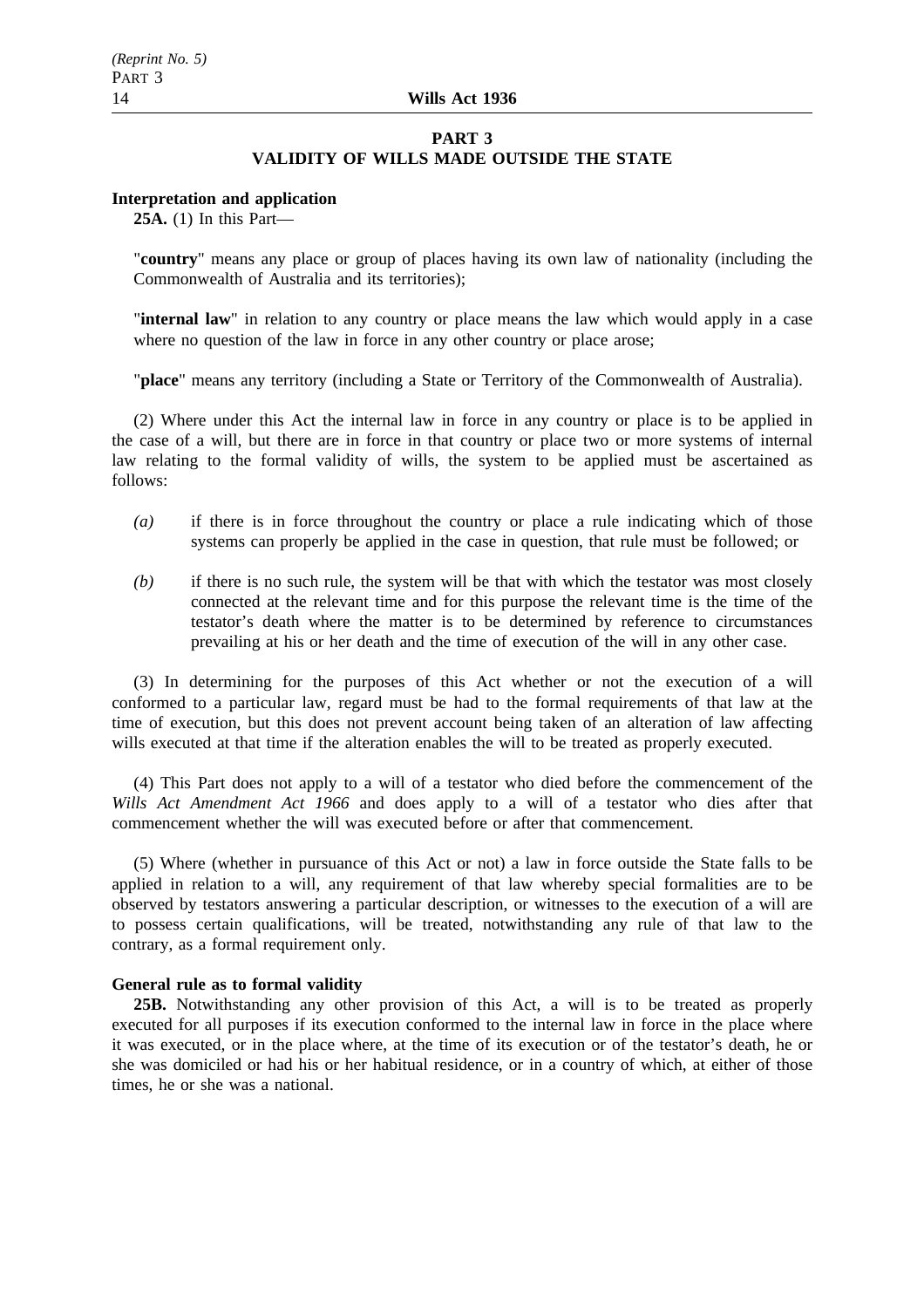## **Additional rules**

**25C.** Without limiting the generality of section 25B, the following wills are to be treated as properly executed for the purpose of being admitted in the State to probate:

- *(a)* a will executed on board a vessel or aircraft of any description, if the execution of the will conformed to the internal law in force in the place with which, having regard to its registration (if any) and other relevant circumstances, the vessel or aircraft may be taken to have been most closely connected;
- *(b)* a will so far as it disposes of immovable property if its execution conformed to the internal law in force in the country or place where the property was situated;
- *(c)* a will so far as it revokes a will which under this Act would be treated as properly executed or revokes a provision which under this Act would be treated as comprised in a properly executed will if the execution of the later will conformed to any law by reference to which the revoked will or provision would be so treated;
- *(d)* a will so far as it exercises a power or appointment if the execution of the will conformed to the law governing the essential validity of the power.

\*\*\*\*\*\*\*\*\*\*

## **Validity of statutory wills made outside the State**

**25D.** (1) A statutory will made according to the law of the place where the deceased was resident at the time of execution will be regarded as a valid will of the deceased.

(2) In this section—

"**statutory will**" means a will executed by virtue of a statutory provision on behalf of a person who, at the time of execution, lacked testamentary capacity.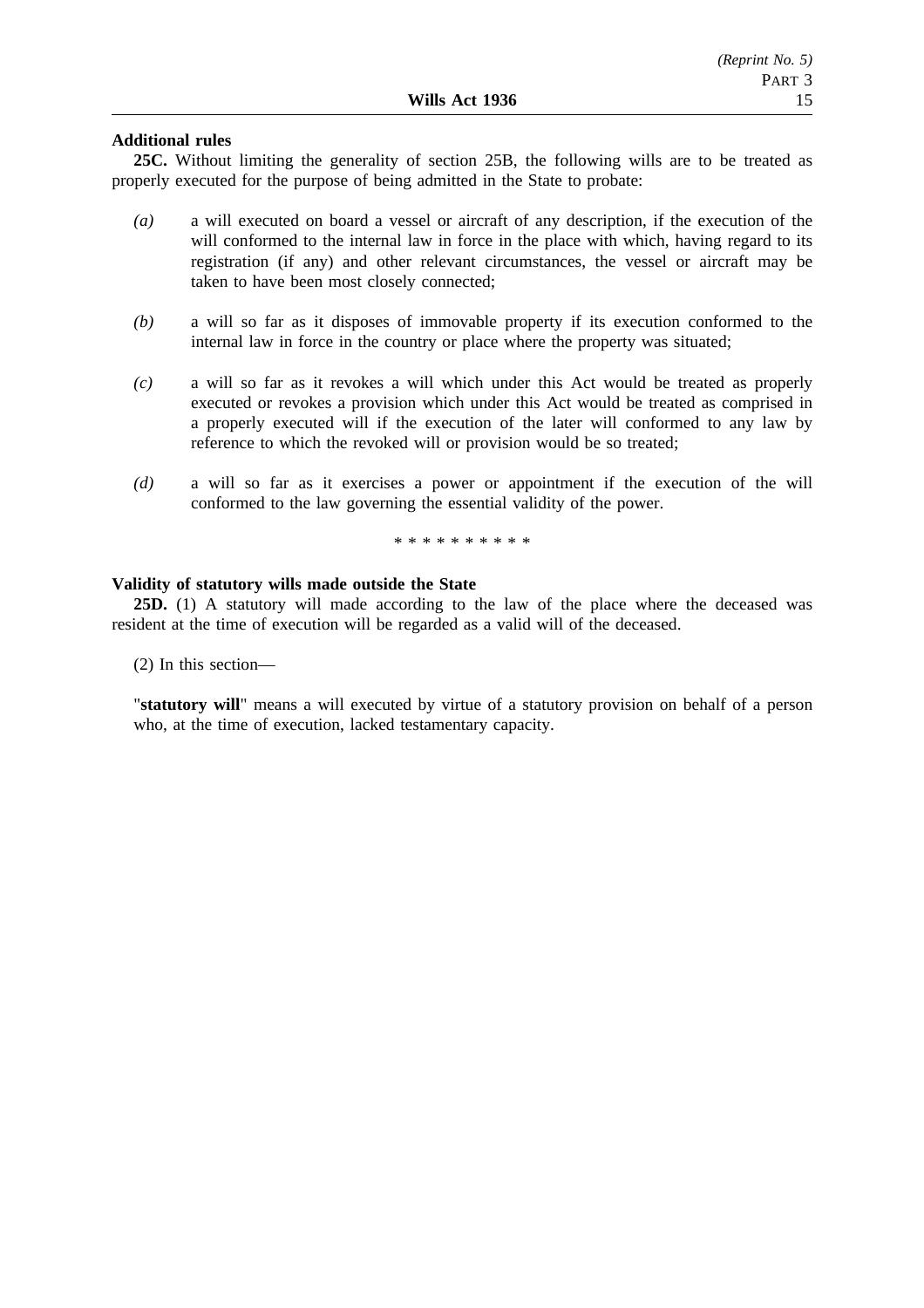## **PART 4 CONSTRUCTION OF WILLS**

#### **When a devise not to be rendered inoperative, etc.**

**26.** No conveyance or other act made or done subsequently to the execution of a will of or relating to any real or personal estate comprised in the will except an act by which the will is revoked as aforesaid prevents the operation of the will with respect to such estate or interest in that real or personal estate as the testator had power to dispose of by will at the time of his or her death.

#### **A will to speak from the death of the testator**

**27.** Every will is to be construed with reference to the real estate and personal estate comprised in it to speak and take effect as if it had been executed immediately before the death of the testator unless a contrary intention appears by the will.

#### **What a residuary devise includes**

**28.** Unless a contrary intention appears by the will, any real estate or interest in real estate comprised or intended to be comprised in any devise in a will, which devise fails or is void by reason of the death of the devisee in the lifetime of the testator or by reason of the devise being contrary to law or otherwise incapable of taking effect, will be included in the residuary devise (if any) contained in the will.

## **What estates a general devise includes**

**29.** A devise of the land of the testator or of the land of the testator in any place or in the occupation of any person mentioned in his or her will or otherwise described in a general manner, and any other general devise which would describe a leasehold estate if the testator had no freehold estate which could be described by it, is to be construed to include the leasehold estates of the testator or his or her leasehold estates or any of them to which such description extends, as the case may be, as well as freehold estates, unless a contrary intention appears by the will.

# **What property subject to a power of appointment a general gift includes**

**30.** (1) A general devise of the real estate of the testator in any place or in the occupation of any person mentioned in the testator's will or otherwise described in a general manner is to be construed to include any real estate or any real estate to which the description extends (as the case may be) which the testator has power to appoint in any manner he or she may think proper and operates as an execution of that power unless a contrary intention appears by the will.

(2) In like manner a bequest of the personal estate of the testator or any bequest of personal property described in a general manner is to be construed to include any personal estate or any personal estate to which the description extends (as the case may be) which the testator has power to appoint in any manner he or she may think proper and operates as an execution of that power unless a contrary intention appears by the will.

## **How a devise without words of limitation is to be construed**

**31.** Where any real estate is devised to any person without any words of limitation, that devise is to be construed to pass the whole estate or interest (whether the fee simple or any other estate or interest), which the testator had power to dispose of by will in that real estate unless a contrary intention appears by the will.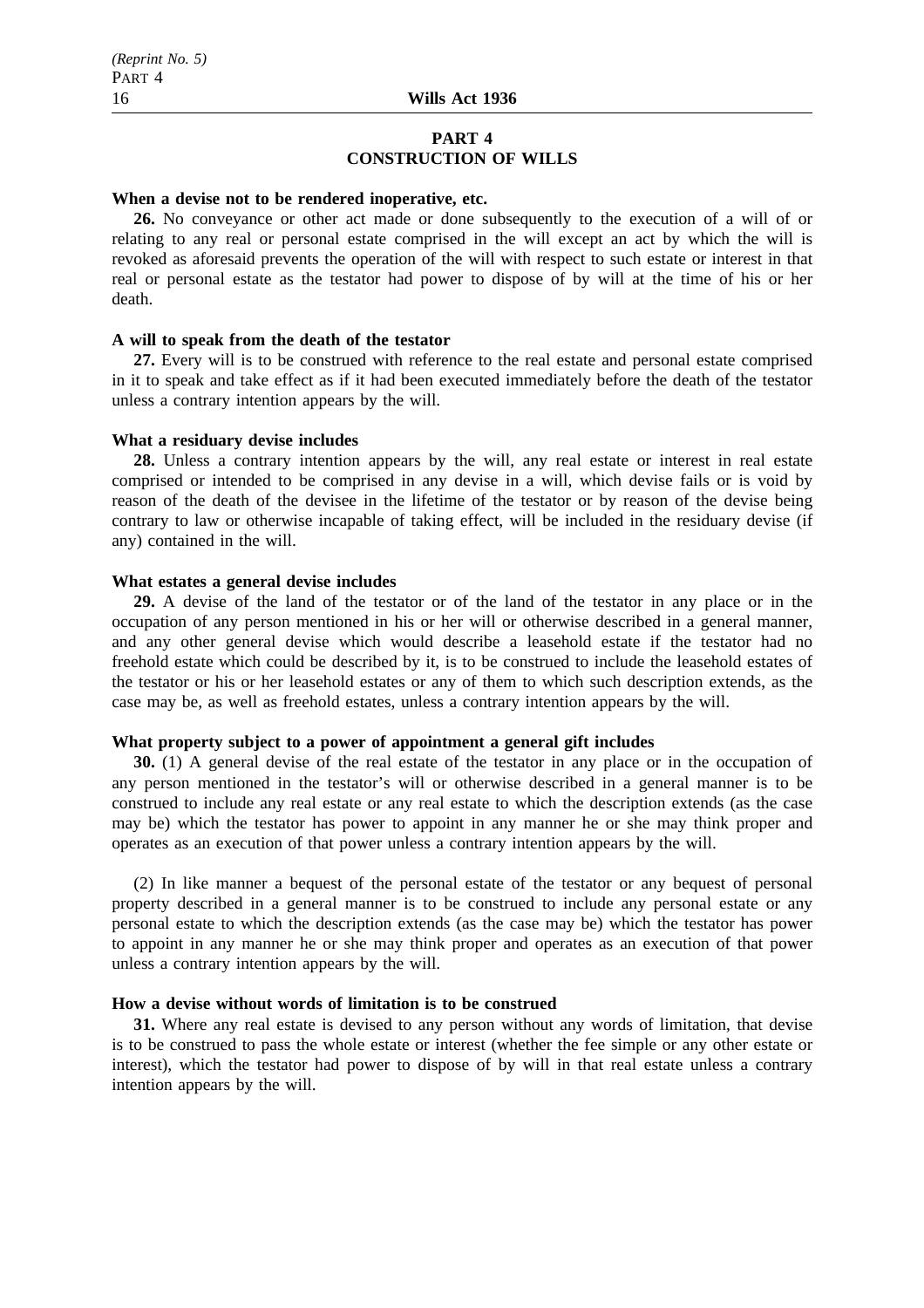#### **How the words "die without issue" or "die without leaving issue" are to be construed**

**32.** (1) In any devise or bequest of real or personal estate the words "die without issue" or "die without leaving issue" or "have no issue" or any other words which may import either a want or failure of issue of any person in his or her lifetime or at the time of his or her death, or an indefinite failure of his or her issue are to be construed to mean a want or failure of issue in the lifetime or at the time of death of that person and not an indefinite failure of his or her issue unless a contrary intention appears by the will by reason of that person having a prior estate tail or of a preceding gift being without any implication arising from such words a limitation of an estate tail to that person or issue or otherwise.

(2) This section does not extend to cases where the words mentioned in subsection (1) import if no issue described in a preceding gift is born or if there is no issue who lives to attain the age or otherwise answer the description required for obtaining a vested estate by a preceding gift to such issue.

#### **No devise to trustees or executors, etc., operates to pass a chattel interest**

**33.** Where any real estate is devised to any trustee or executor that devise is to be construed to pass the whole estate or interest (whether the fee simple or any other estate or interest), which the testator had power to dispose of by will in that real estate unless a definite term of years absolute or determinable or an estate of freehold is thereby given to him or her expressly or by implication.

#### **Trustees under an unlimited devise, etc., to take the fee**

**34.** Where any real estate is devised to a trustee without any express limitation of the estate to be taken by the trustee and the beneficial interest in the real estate or in the surplus rents and profits of the real estate is not given to any person for life or that beneficial interest is given to any person for life but the purposes of the trust may continue beyond the life of that person, that devise is to be construed to vest in the trustee the whole legal estate (whether the fee simple or any other estate) which the testator had power to dispose of by will in that real estate and not an estate determinable when the purposes of the trust are satisfied.

#### **Devises of estates tail do not lapse**

**35.** Where any person to whom any real estate is devised for an estate tail or an estate in quasi entail, dies in the lifetime of the testator leaving issue who would be heritable under the entail and any such issue are living at the time of the death of the testator, the devise does not lapse but takes effect as if the death of that person had happened immediately after the death of the testator unless a contrary intention appears by the will.

#### **Gifts to children or other issue who leave issue living at the testator's death do not lapse**

**36.** Where any person being a child or other issue of the testator to whom any real or personal estate is devised or bequeathed for any estate or interest not determinable at or before the death of that person dies in the lifetime of the testator leaving issue and any such issue of that person is living at the time of the death of the testator, the devise or bequest does not lapse, but takes effect as if the death of that person had happened immediately after the death of the testator unless a contrary intention appears by the will.

#### **Validity of certain wills**

**37.** Nothing in section 13, 14 or 23 invalidates any will or other testamentary instrument as regards personal estate which would have been valid if those sections had not been passed, except as that will or other testamentary instrument may be revoked or altered by any subsequent will or testamentary instrument made valid by those sections.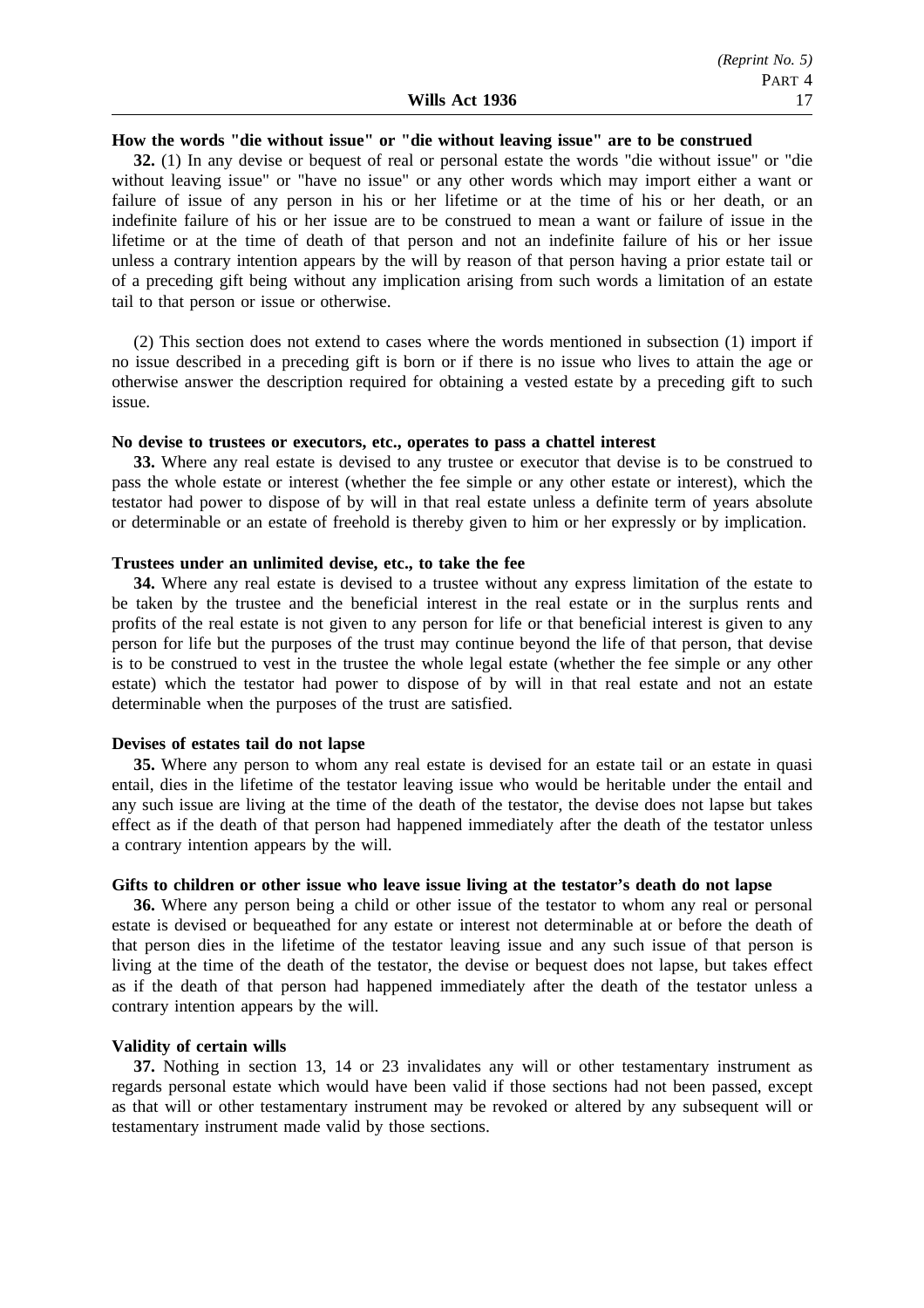# **References to valuations made or accepted for succession duty purposes, etc., to be construed, where appropriate, as references to valuations made by competent valuers**

**38.** Where a will refers expressly or by implication to a valuation made or accepted for the purpose of assessing succession duty or any other form of death duty, that reference is, if the valuation contemplated by the reference is not required under the law of this State or of any other place, to be construed as if it were a reference to a valuation made by a competent valuer.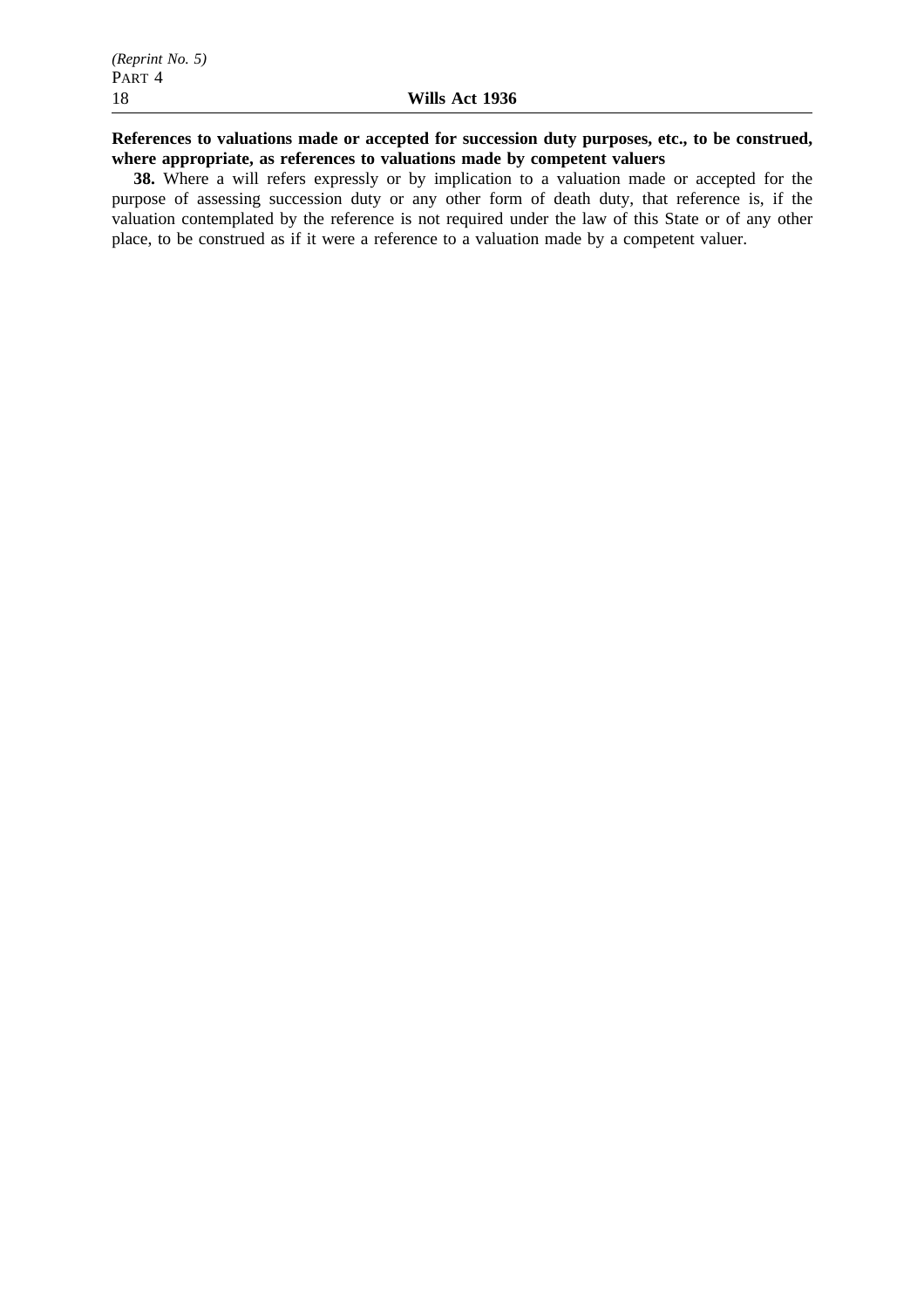# **APPENDIX**

#### **LEGISLATIVE HISTORY**

#### **Transitional Provisions**

(*Transitional provision from Wills (Miscellaneous) Amendment Act 1994, s. 9*)

#### **Application of amendments to formality requirements**

9. The amendments made to section 8 of the principal Act by section 5 of this Act and the repeal of section 9 of the principal Act by section 6 of this Act have effect in relation to wills whether made before, on or after the commencement of this Act.

(*Transitional provision from Wills (Effect of Termination of Marriage) Amendment Act 1996, s. 5*)

#### **Application**

5. The amendments made to the principal Act by this Act apply in relation to a will of a person dying after the commencement of this Act whether the will was made or the marriage terminated before or after the commencement.

#### **Legislative History**

- Legislative history prior to 3 February 1976 appears in marginal notes and footnotes included in the consolidation of this Act contained in Volume 11 of The Public General Acts of South Australia 1837-1975 at page 564.
- Legislative history since 3 February 1976 (**entries in bold type indicate amendments incorporated since the last reprint**) is as follows:

| Section 1:                  | substituted by 54, 1990, s. 3(1) (Sched. 3)                                    |  |
|-----------------------------|--------------------------------------------------------------------------------|--|
| Section 2:                  | repealed by 54, 1990, s. 3(1) (Sched. 3)                                       |  |
| Section 3:                  | amended by 54, 1990, s. 3(1) (Sched. 3); definition of "adult"                 |  |
|                             | inserted by 9, 1994, s. 3(a)                                                   |  |
|                             | definition of "minor" inserted by 9, 1994, s. 3(b)                             |  |
| Section 4:                  | amended by 54, 1990, s. 3(1) (Sched. 3)                                        |  |
| Section 5:                  | amended by 54, 1990, s. 3(1) (Sched. 3); substituted by 9, 1994,<br>s.4        |  |
| Section 6:                  | inserted by 9, 1994, s. 4                                                      |  |
| Section 7:                  | inserted by 36, 1996, s. 3                                                     |  |
| Section 8:                  | amended by 54, 1990, s. 3(1) (Sched. 3); substituted by 9, 1994,               |  |
|                             | s.5                                                                            |  |
| Section 9:                  | amended by 54, 1990, s. 3(1) (Sched. 3); repealed by 9, 1994, s.               |  |
|                             | 6                                                                              |  |
| Section 11:                 | amended by 54, 1990, s. 3(1) (Sched. 3)                                        |  |
| Section $12(2)$ :           | amended by 54, 1990, s. $3(1)$ (Sched. 3); substituted by                      |  |
|                             | 9, 1994, s. 7; 59, 1998, s. 22; 57, 2000, s. 30                                |  |
| Section $12(3)$ :           | inserted by 9, 1994, s. 7; substituted by 59, 1998, s. 22;                     |  |
|                             | 57, 2000, s. 30                                                                |  |
| Section $12(4)$ and $(5)$ : | inserted by 9, 1994, s. 7                                                      |  |
| Sections 13 and 14:         | amended by 54, 1990, s. 3(1) (Sched. 3)                                        |  |
| Section 15:                 | repealed by 54, 1990, s. 3(1) (Sched. 3)                                       |  |
| Section 16:                 | amended by 54, 1990, s. 3(1) (Sched. 3)                                        |  |
| Section $17(1)$ :           | amended and redesignated as s. $17$ by $54$ , $1990$ , s. $3(1)$<br>(Sched. 3) |  |
| Sections $18 - 21$ :        | amended by 54, 1990, 2. 3(1) (Sched. 3)                                        |  |
| <b>Section 22:</b>          | amended by 54, 1990, s. 3(1) (Sched. 3); 57, 2000, s. 31                       |  |
| Sections $23 - 25$ :        | amended by 54, 1990, s. 3(1) (Sched. 3)                                        |  |
|                             |                                                                                |  |